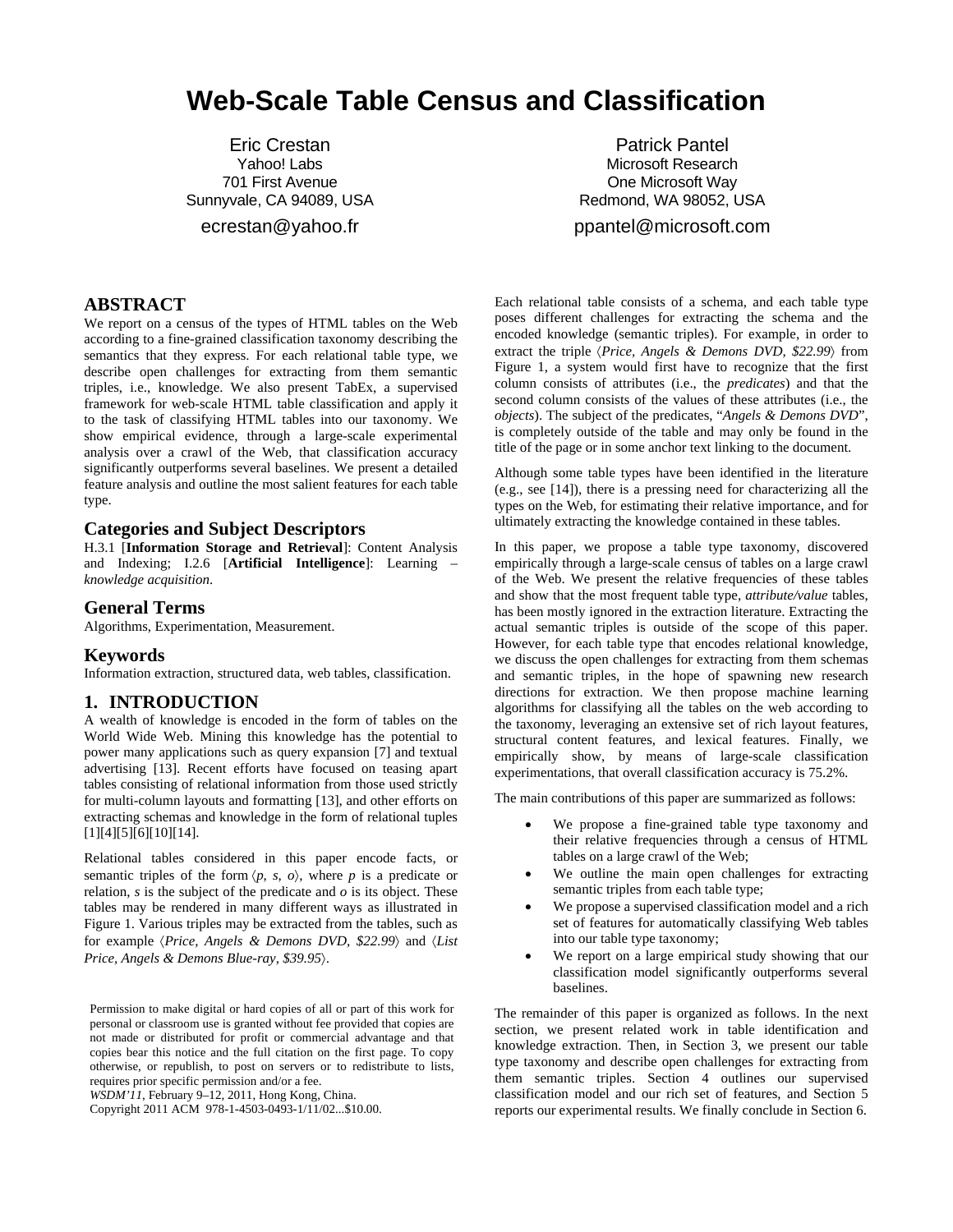

Figure 1. Example webpage containing multiple table types.

## **2 2. RELATE ED WORK**

Web table understanding and extraction has received a lot of interest of late, with most work since the turn of the century (coinciding with the advent of more and more data available on the Internet). There have been very few attempts to characterize the different types of tables on the web. Some researchers have focused on discovering specific types of tables such as listings [1][2], while others have considered coarse-grained classes such as genuine (i.e., relational tables) vs. non-genuine (i.e., formatting  $tables)$  [13]. An exception could be found in the work of [14] where they proposed nine types of tables, all of which focus on tables containing attributes and values. We argue in this paper that these types can be collapsed into two classes (vertical listings and horizontal listings), where the other types only capture structural differences between these two classes.

More recently, Cafarella et al. [2] extracted *relational* tables (i.e., tables containing semantic triples) from a very large Web corpus. While filtering out non-relational tables, they listed other frequent types of tables such as *form* and *calendar*. In addition, they also discarded the tables that "*are really simple lists presented in two* dimensions", what we call in this paper *attribute/value* tables, which we show to be the most frequent *relational* table type on the Web. As well as giving some idea of the existing table types, this previous work also gives an idea on the distribution of some of those types, reporting 1.34% of the tables are used as *forms* and 0.04% as *calendars*. In this paper, we conduct a large census of tables on the Web and show that among all our table types, *forms* occur 4.8% of the time, and *calendars* occur 0.4% of the time.

Several methods have been proposed in the past for table classification, but all of them consider it as a binary problem (genuine vs. non-genuine, relational vs. non-relational). Wang and Hu [13] experimented with decision trees and SVMs for separating genuine tables from the non-genuine tables and reported a similar F-measure for the two approaches of 95.9%. An extensive list of features was used tackling both table layout and content consistency. The classification quality is not comparable to what could be achieved on a Web-scale because of the way they carried their data collection. A set of 2851 pages were harvested from Google directory and News using predefined keywords known to have a higher chance to recall *genuine* tables (e.g. *table*, *stocks*, *bonds*...). In the same spirit, Cafarella et al. [2] used a similar machine learning approach in order to filter out the non-relational tables as well as for detecting table headers. They used a similar set of features as Wang and Hu [13]. For the task of filtering out non-relational tables, they report an F-measure of 61% which highlights the difficulty introduced by a web-scale application to table classification when compared with [14]. In this paper, we propose a much finer-grained table-type classification over a large crawl of the Web and report an overall accuracy of 75.2%.

## **3. WEB OF TABLES: A CENSUS**

Tables on the Web are mostly used to visually organize elements on a user's screen, however some also consist of relational knowledge. In this section, we propose a table type taxonomy developed by studying a large crawl of the Web. We identify those types which contain relational knowledge, we quantify their frequencies on the Web, and we describe challenges for extracting semantic triples from this knowledge.

## **3.1 Extracting HTML Tables**

In order to develop the table type taxonomy, we investigate a sample of the HTML tables over a large crawl of 1.2 billion high quality English pages on the Web<sup>1</sup>. We applied a simple parser in order to extract all the *inner tables*, which are the HTML tables that do not contain another table among its cells. Our assumption is that other tables are only used for layout purposes. This filter rejects 30% of the original 12 billion tables, leaving 8.2 billion *inner tables* for our study. Below are some statistics describing our extraction:

| ٠         | Total documents:            | 1.2B |
|-----------|-----------------------------|------|
| $\bullet$ | Hosts with tables:          | 37M  |
| $\bullet$ | Documents with tables: 896M |      |
| $\bullet$ | Tables:                     | 8.2B |
|           | Unique tables:              | 2.6B |

From the initial crawl, 75% of the pages contain at least one table with an average of 9.1 tables per document. This shows how extensively tables are used on the web. However, a large percentage of them is used for layout and formatting purposes and is of little interest to us for extracting semantic triples.

## **3.2 T Table Type Taxonomy**

The genuineness<sup>2</sup> of tables depends largely on its structure and the semantics it carries. In order to better understand table structure and content, we manually inspected a large sample of our tables and propose a table type taxonomy separating them by whether they contain relational knowledge or whether they are used for layout purposes. Below, we describe our proposed taxonomy, illustrated in Figure 2.

#### *3.2.1 Relational K Knowledge Ta ables*

 $\overline{a}$ 

 $\overline{a}$ 

 $\overline{a}$ 

In this section we describe types of tables structuring pieces of knowledge. For each table type, we describe the challenges for extracting from them semantic triples of the form  $\langle p, s, o \rangle$ , where  $p$  is a predicate,  $s$  is the subject of the predicate and  $o$  is its object. Our goal is not to solve all of these extraction problems in this paper, it is only to identify open research problems.

 $\overline{a}$ 

<sup>&</sup>lt;sup>1</sup> Quality is ensured thanks to a spam page classifier discarding any spam content and a page quality score, similar to PageRank, computed over a much larger set of pages.

 $2^2$  Genuineness was a term introduced in [12] to denote tables containing relational knowledge.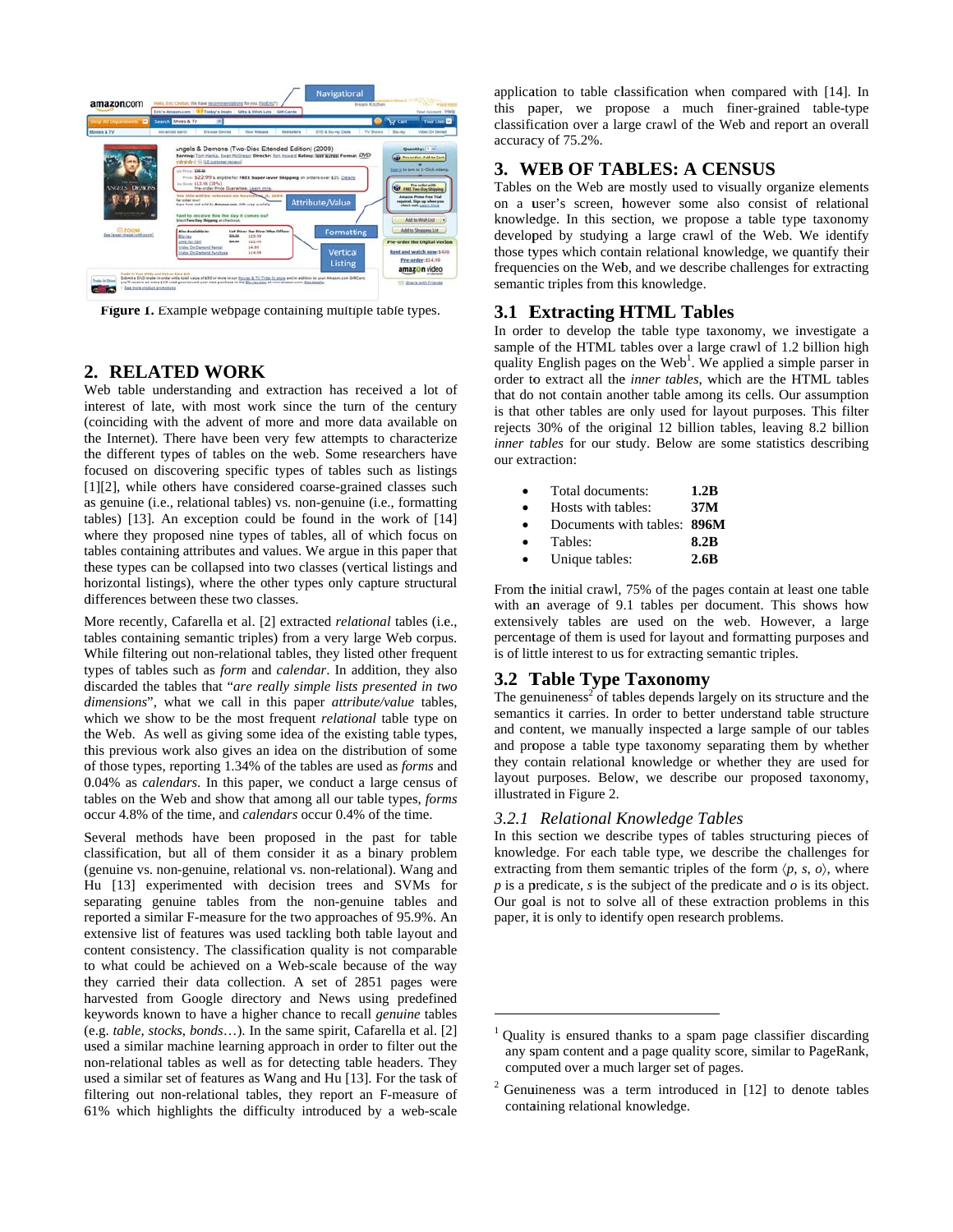

Figure 2. Table type taxonomy.

#### *3.2.1.1 Vertical Listings*

These tables list one or more attributes for a series of *similar* entities. For example, it could be a table where the capital and population for several countries (one per line) are listed.

The biggest challenge in extracting semantic triples from vertical listings is the identification of which column lists the *subject* and which columns list the *predicates*. Often, the subject is the first column, but header columns or reordering are possible. The *objects* of the triples may be extracted directly from the cell values<sup>3</sup>.

#### *3.2.1.2 Horizontal Listings*

Similar to VERTICAL LISTINGS, horizontal listings present their subjects in one row and their predicates in rows. These tables are often used in order to compare items (e.g., comparisons of product features) or to list elements with additional information (e.g., a list of conference participants with affiliations). An example could be a table comparing the *predicates* "Resolution", "Sensor", etc., for two subjects, digital cameras "Nikon D80" and "Canon Digital Rebel XTi/400D".

Identifying the row containing the *subjects* and *predicates* pose the biggest extraction challenge from this table type. As for VERTICAL LISTINGS, the *objects* of triples may be extracted directly from the cell values3.

#### *3.2.1.3 Attribute/Value*

l

ATTRIBUTE/VALUE tables are a specific case of VERTICAL LISTINGS and HORIZONTAL LISTINGS. The distinguishing factor is that they often do not contain the *subjects* in the table. ATTRIBUTE/VALUE tables are often used as factual sheets about an entity. For example: A table containing specifications of a digital camera, where the table does not contain the actual camera name. In this case, the whole webpage was *about* the digital camera Nikon D5000 so it was not necessary to repeat it in the table.

It follows that the biggest challenge in extracting semantic triples from ATTRIBUTE/VALUE tables lies in the detection of the *subject* of the table (normally, all triples extracted from an ATTRIBUTE/VALUE table contain the same *subject*.) We call this particular open research problem *Protagonist Detection*. We show later in this section that this table type is one of the most common relational tables on the Web.

#### *3.2.1.4 Matrix*

MATRIX tables have the same value type for each cell at the junction of a row and a column. The row and column headers are normally the *subject*, but the *object* is only obtained by combining the 2 *subjects* together. The *predication* is often not contained explicitly in the table. For example, a table giving the number of traffic accidents per month (rows) and per state (columns) is of type matrix.

#### *3.2.1.5 Calendar*

This table type is a specific case of the MATRIX type, differing only in its semantics. In CALENDAR tables, the *subject* of the triples is a *date* and the *predicates* are either a generic semantic relation such as *"occurs-on*" or relations such as "*performancedate*" or "*lunch-special*". For example: a calendar listing the performances at Los Angeles concert venues. In this case the *predicate* would be "*performance-date*" and the *objects* are the values of the cells. The hardest extraction challenge from CALENDARS lies in the discovery of the *predicates*, which oftentimes are not explicitly stated in the table.

#### *3.2.1.6 Enumeration*

ENUMERATION tables list a series of *objects* that have the same ontological relation (e.g., *hyponomys*, *meronymys*, or *siblings*). A table enumerating a list of alphabetic letters or a list of camera models would be considered as ENUMERATION. For example: an enumeration of U.S. States and Territories.

The major extraction challenge for ENUMERATION tables is the discovery of the *predicate*. Oftentimes, it is not explicitly listed and may not even occur anywhere on the web page. In the example, the *predicate* "*is-a*" (or *hyponym-of*) may not be listed anywhere on the page from where it came. Using corpus count statistics of patterns such as "*X is a Y*" and "*X* is part of *Y*" between cell values may give insights into the predicate [11]. The *subjects* of the semantic triples are the cell values and the *object* is oftentimes the header row. Similar to ATTRIBUTE/VALUE tables, ENUMERATION tables don't always explicitly state the *object* in the table (e.g., a webpage titled U.S. States may just contain a table listing them without explicitly stating in the table that they are U.S. States.) This poses another significant extraction challenge.

#### *3.2.1.7 Form*

Similar to ATTRIBUTE/VALUE tables, FORM tables are composed of input fields for the user to fill or select. A typical example of this type is a user/password input form. The input fields are the missing values of an ATTRIBUTE/VALUE table meant to be filled by the user. For example: a FORM table requesting contact information.

<sup>3</sup> Beyond the discovery of which columns and rows list *subjects*, *attributes*, and *objects*, there are significant challenges in normalizing objects, finding canonical forms for subjects and objects, and fusing triples across tables. This paper does not address the extraction of semantic triples beyond identifying the structural location of the triples.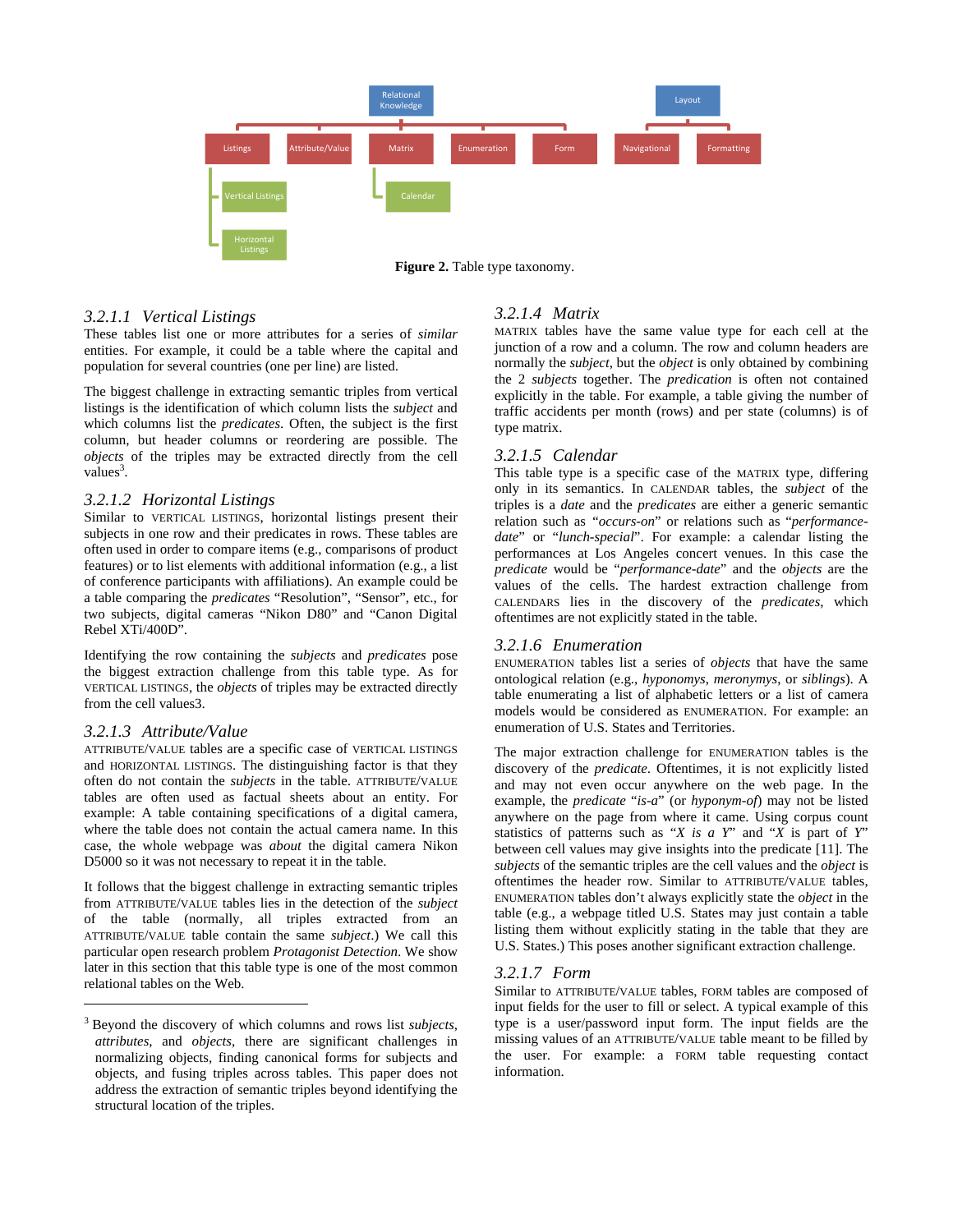

**Figure 3.** Table type distribution on a large crawl of the Web.

There is typically no *subject* for semantic triples in FORM tables. The *predicates* are most often form labels and the *objects* are what is requested from the user.

#### *3.2.1.8 Other*

In some cases, there is an underlying relation between the elements in a table, but it doesn't fit within the previously described types. Since those cases are very rare (a total of 2% of tables for all of them), we do not present them in this paper. An example is a table presenting the score for each period of two basketball teams for a given game, which cannot be classified as VERTICAL LISTING since a game is a pair-wise relationship and another team cannot be added to the same table.

#### *3.2.2 Layout Tables*

We now present two table types that do not contain any knowledge (i.e., non-relational tables) and are used strictly for layout purposes.

#### *3.2.2.1 Navigational*

These tables are composed of cells organized for navigational purpose (e.g., the product categories on an online shopping site such as Amazon.com). There are no clear relations between the cells, except that for navigating within or outside of the site. While ENUMERATION could also be considered NAVIGATIONAL, we distinguish it since semantic triples (knowledge) may be extracted.

#### *3.2.2.2 Formatting*

This table type accounts for a large portion of the tables on the web where the only purpose is to organize visually some elements. It could be used for laying out pictures with text or formatting a webpage. FORMATTING could also be seen as the default type of tables where nothing is of interest for a knowledge extraction task.

#### **3.3 Table Type Distribution**

In this section, we estimate the proportion of each table type of our taxonomy, presented in the previous section, in order to understand how tables are used on the Web. We randomly sampled 5000 tables from our 8.2 billion tables described in Section 3.1. For each table, we asked a paid human editor to classify it according to the taxonomy presented in Figure 2. The resulting table type distribution is illustrated in Figure 3.

Not surprisingly, the vast majority of tables are used for layout purposes (i.e., non-relational tables). FORMATTING and NAVIGATIONAL make for 88% of the annotated sample. Comparing with the corpus estimates presented in [1] on *relational* tables, which they define as consisting only of VERTICAL LISTING and HORIZONTAL LISTING, we capitalize a 2.5% tables. This



**Figure 4.** Table type distribution of tables removed during the filtering step of Section 3.4.



Figure 5. Table type distribution of remaining tables after applying the filter from Section 3.4.

discrepancy might be due to differences in the interpretation of such *relational* tables by the editors. For example, our definition of VERTICAL LISTING includes tables listing blog posts with an associated date or a list of tracks on a CD with track numbers (ignored in [1]). Moreover, while the ATTRIBUTE/VALUE table type was discarded in their work as being non-relational tables, we argue in this paper that they should be considered as single row relational tables (see Section 3.2.1.3). While some might contain uninteresting information such as user profiles, others contain useful knowledge such as the specification of a *digital camera*. This table type represents more than 2% of the tables found on the Web.

In the following section, we propose a very simple filter for eliminating many of the layout tables, losing very few knowledgerich relational tables. This is important to reduce the amount of data to process downstream.

#### **3.4 Filtering**

Although *Layout* tables such as FORMATTING and NAVIGATIONAL may be useful for page structure analysis and segmentation, they are of no interest for information extraction engines. Similar to [1][12], we filter out *Layout* tables by ensuring that accepted tables adhere to the following conditions:

- Minimum of 2 rows
- Minimum of 2 columns
- No cell with more than 100 characters in it.

Applying these simple rules reduces drastically the numbers of tables to process by a factor of more than 80% to 1.3 billion.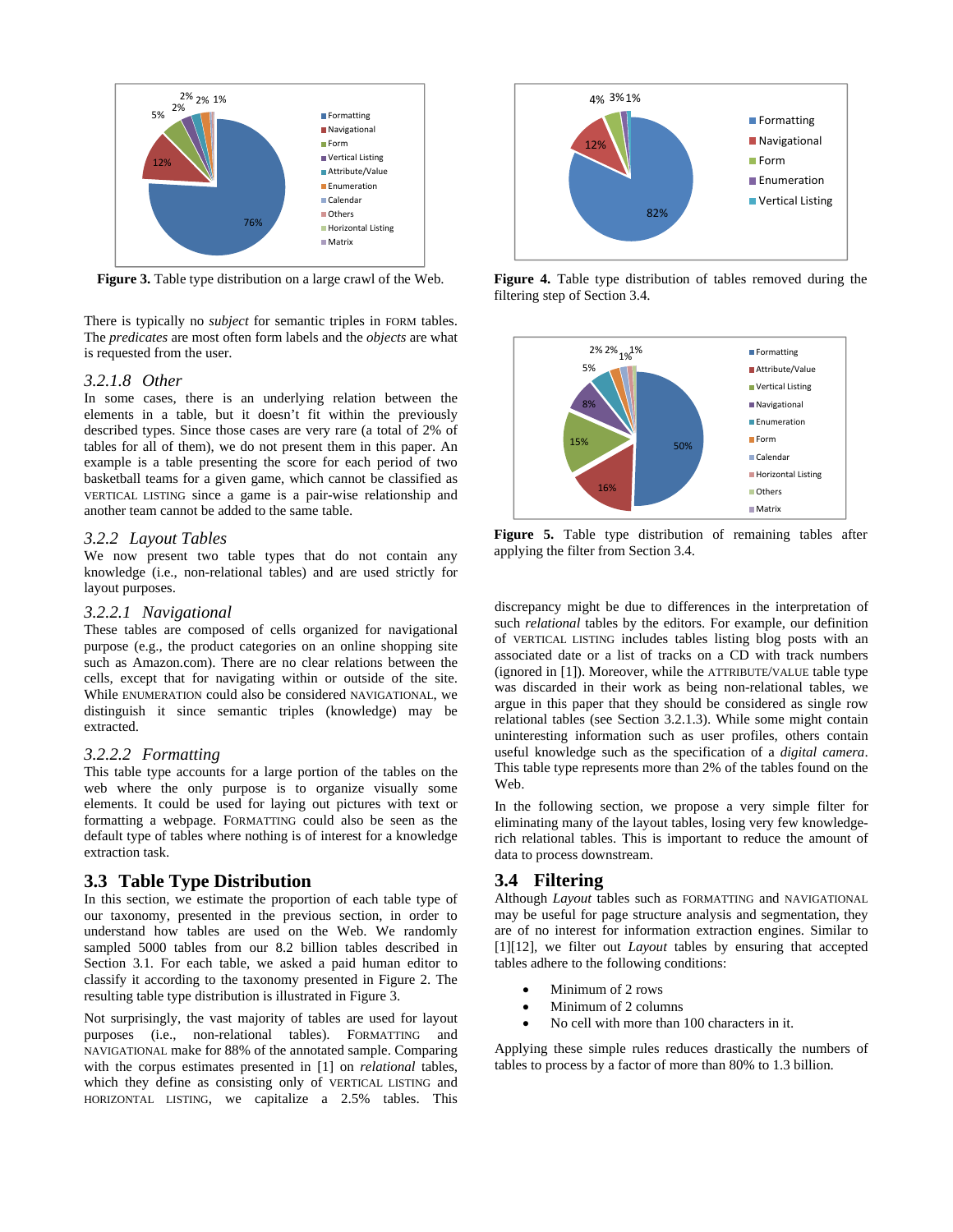In order to estimate the impact of this filter on extraction recall, we annotated a random sample of 200 eliminated tables. The results are presented in Figure 4.

Applying this filter eliminates mainly *Layout* tables (93% for both FORMATTING and NAVIGATIONAL). The most common false negative is the table type FORM, which in itself contains little knowledge without first being filled in by a user.

The filter also reduces the number of pages carrying HTML tables. The average number of tables per document drops from more that 9 to 2.7. About 45% of the original documents contained only discarded tables.

Among the 1.3B remaining tables (representing 560M unique tables), a sample of 5000 was judged again according to the table type taxonomy in Figure 2. The results are illustrated in Figure 5.

Now, only half the tables were judged as FORMATTING. The two next most frequent table types are knowledge-rich: ATTRIBUTE/VALUE at 16% and VERTICAL LISTING at 15%.

# **4. FINE-GRAINED TABLE TYPE CLASSIFICATION**

#### **4.1 Modeling Approach**

Our classification approach adopts a supervised machine learning model. Specifically, we use a *Gradient Boosted Decision Tree* classification model - GBDT [8], which consists of an ensemble of decision trees for each class, fitted in a forward step-wise manner to current residuals. Friedman [8] shows that by drastically easing the problem of overfitting on training data (which is common in boosting algorithms), GDBT competes with state-of-the-art machine learning algorithms such as SVM [9] with much smaller resulting models and faster decoding time, both critical for our production system. The model is trained on a manually annotated random sample of entities taken from the full list of tables, using the features described in the next section.

#### **4.2 Features Classes**

1

In previous work, the problem of table type classification has been mostly tackled as a binary classification problem. The goal was to separate *genuine* vs. *non-genuine* tables [Wang and Hu] or relational vs. non-relational tables [Cafarella et al.]<sup>4</sup>. Since we are proposing a much finer grained classification, our model requires a much larger and refined set of features in order to distinguish between the different table types. Also, the deeper classification problem makes direct comparison over state of the art difficult.

Instead of only considering global features for the table as a whole, each (non-global) feature was extracted per row and per column. The intuition is that some table types will present a high consistency in one of those dimensions. For example, VERTICAL LISTINGs are likely to have consistent values in columns, while variance should be higher on the rows. However, since table size is variable, it was not possible to generate features for every row and column. This would have caused a training data sparsity problem for high dimensional tables and could result in thousands of features to account for in the model. Instead, features where only generated for the two first rows and columns, as well as the last row and column. When tables only contain 2 rows (or

columns), the last row (or column) is equal to the second one, which ensures a denser feature space.

Features are grouped into three distinct classes. The *global layout feature* class is the only one accounting for the structure of the table as a whole. The two remaining classes, *layout features* and *content features*, are generated over rows and columns. Below we describe each feature class and list the individual features.

#### *4.2.1 Global Layout Features*

Below we list *global* features that capture structural statistics about the table:

- *max\_rows*: Maximum number of rows for each column.
- *max\_cols*: Maximum number of columns for each row.
- *max\_cell\_length*: Maximum cell content length in characters (this exclude any *html* tags it could contain).

Note that these features are also used in the filtering step in the first phase of the extraction (see Section 3.4).

#### *4.2.2 Layout Features*

Layout features are applied per column and per row. They are solely based on the size of the cells and their variance.

- *avg\_length*: Average length of cell cleaned of tags along a column or a row.
- *length\_variance*: Variance in cell length for a column or a row.
- *ratio\_colspan*: Ratio of cells in a column or a row generated by a colspan attribute. For example, if a row has 2 cells and one of those has a colspan=4 (illustrated in the table below), the ratio\_colspan would be equal to 3/5=0.6, meaning that 3 of the columns displayed are generated by a *colspan*.



 *ratio\_rowspan*: Ratio of cells in a column or a row generated by a rowspan attribute.

#### *4.2.3 Content Features*

The following set of features focus on cell content. Two subdivisions can be distinguished based on whether the feature involves html tags (*html feature*s) of textual content (*lexical features*).

#### *4.2.3.1 Html features*

These features focus on the html tags contained in cells.

- *dist\_tags*: Ratio of distinct tags in the row/column. After removing tag attributes and all text, this feature assesses how different the cell tag structure is for a given row/column.
- *ratio\_th*: Ratio of cells containing table header *<th>* tags. Table header tags are more likely to be used in tables containing structured data.
- *ratio anchor*: Ratio of cells containing an anchor text. This is a useful feature in order to identify tables used for NAVIGATIONAL purposes.
- *ratio\_img*: Ratio of cells containing an image tag *<img>*. Tables containing several images are more likely to be FORMATTING tables.
- *ratio\_input*: Ratio of cells containing an *<input>* tag. This feature is a good clue in order to identify the FORM table type.

<sup>4</sup> *Genuineness* and *relational* referring to the same concept as *relational tables* defined in Section 1.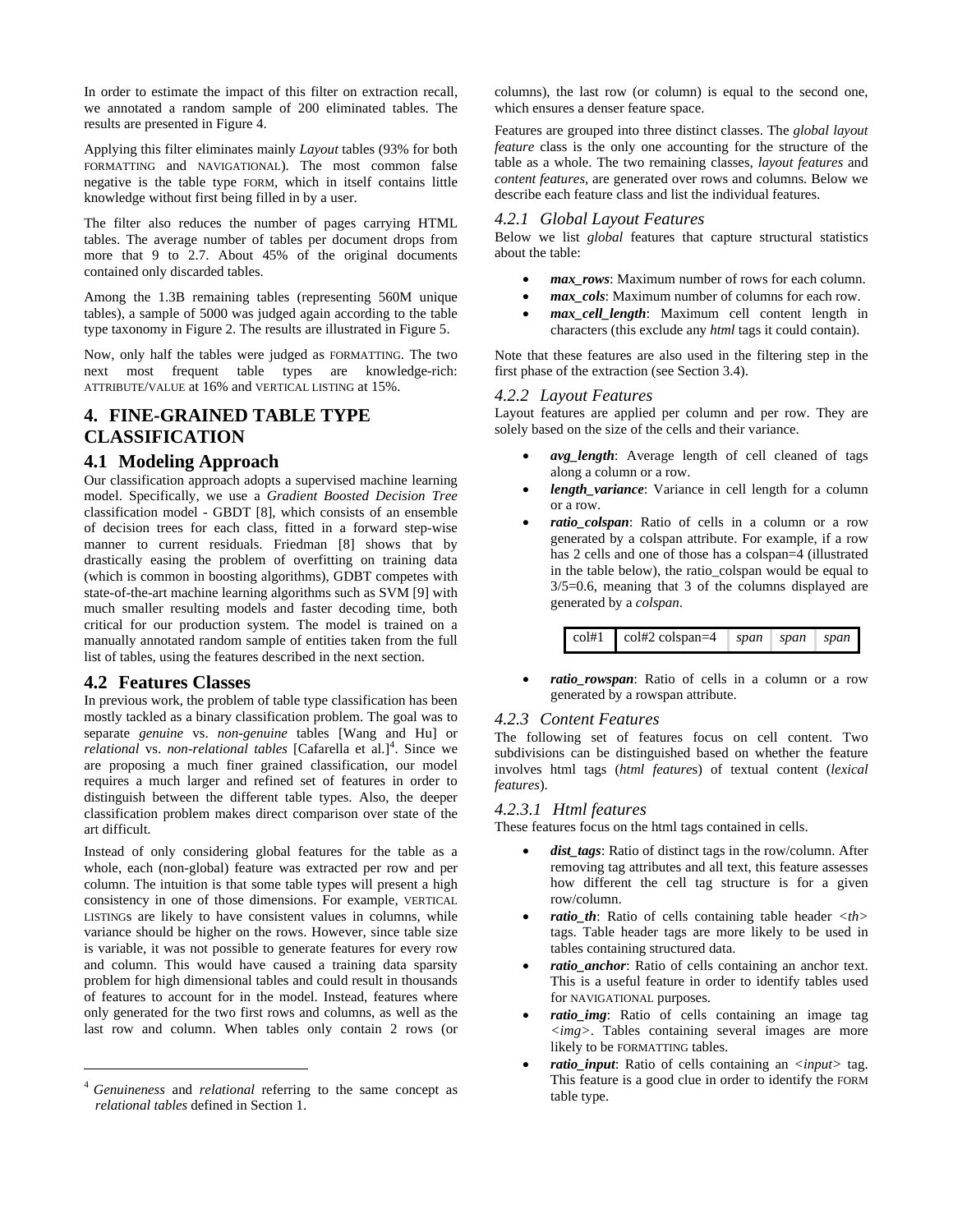|                         | <b>Formatting</b>        |                          |                          | Navigational |                          |       | Attribute/Value          |               |                          | <b>Vertical Listing</b> |                          |        | <b>Horizontal Listing</b> |                          |       |
|-------------------------|--------------------------|--------------------------|--------------------------|--------------|--------------------------|-------|--------------------------|---------------|--------------------------|-------------------------|--------------------------|--------|---------------------------|--------------------------|-------|
|                         | P                        | R                        | F                        | P            | R                        | F     | P                        | R             | F                        | P                       | R                        | F      | P                         | R                        | F     |
| <b>Baseline</b>         | ٠                        | $\overline{\phantom{0}}$ | $\overline{\phantom{0}}$ |              | $\overline{\phantom{0}}$ | -     | 0.457                    | 0.562         | 0.510                    |                         | $\overline{\phantom{0}}$ |        | $\overline{\phantom{0}}$  | $\overline{\phantom{0}}$ |       |
| <b>Global Features</b>  | 0.597                    | 0.842                    | 0.720                    | 0.300        | 0.045                    | 0.173 | 0.390                    | 0.267         | 0.329                    | 0.397                   | 0.273                    | 0.335  | $\overline{\phantom{0}}$  |                          |       |
| <b>Layout Features</b>  | 0.781                    | 0.866                    | 0.824                    | 0.456        | 0.216                    | 0.336 | 0.643                    | 0.661         | 0.652                    | 0.598                   | 0.582                    | 0.590  | 0.231                     | 0.088                    | 0.160 |
| <b>Html Features</b>    | 0.804                    | 0.841                    | 0.823                    | 0.474        | 0.282                    | 0.378 | 0.618                    | 0.704         | 0.661                    | 0.620                   | 0.543                    | 0.582  | 0.265                     | 0.097                    | 0.181 |
| <b>Lexical Features</b> | 0.810                    | 0.883                    | 0.847                    | 0.473        | 0.269                    | 0.371 | 0.777                    | 0.721         | 0.749                    | 0.691                   | 0.694                    | 0.693  | 0.287                     | 0.132                    | 0.210 |
| <b>TabEx</b>            | 0.836                    | 0.873                    | 0.855                    | 0.545        | 0.353                    | 0.449 | 0.767                    | 0.764         | 0.766                    | 0.717                   | 0.720                    | 0.719  | 0.357                     | 0.126                    | 0.242 |
|                         |                          |                          |                          |              |                          |       |                          |               |                          |                         |                          |        |                           |                          |       |
|                         |                          | Enumeration              |                          |              | Calendar                 |       |                          | <b>Matrix</b> |                          |                         | Form                     |        |                           | <b>Others</b>            |       |
|                         | P                        | R                        | F                        | P            | R                        | F     | P                        | R             | F                        | P                       | R                        | F      | P                         | R                        | F     |
| <b>Baseline</b>         | $\overline{\phantom{0}}$ | $\overline{a}$           |                          |              |                          |       | $\overline{\phantom{0}}$ |               | $\overline{\phantom{0}}$ | 0.2902                  | 0.9912                   | 0.6407 |                           |                          |       |
| <b>Global Features</b>  | 0.125                    | 0.016                    | 0.071                    | 0.586        | 0.806                    | 0.696 | 0.333                    | 0.333         | 0.333                    | 0.167                   | 0.019                    | 0.093  | 0.050                     | 0.050                    | 0.050 |
| <b>Layout Features</b>  | 0.319                    | 0.164                    | 0.242                    | 0.919        | 0.888                    | 0.904 | 0.500                    | 1.000         | 0.750                    | 0.362                   | 0.116                    | 0.239  | 0.431                     | 0.225                    | 0.328 |
| <b>Html Features</b>    | 0.456                    | 0.281                    | 0.369                    | 0.709        | 0.697                    | 0.703 | 0.500                    | 0.500         | 0.500                    | 0.680                   | 0.630                    | 0.655  | 0.500                     | 0.201                    | 0.351 |
| <b>Lexical Features</b> | 0.419                    | 0.266                    | 0.343                    | 0.842        | 0.872                    | 0.857 | 0.667                    | 0.667         | 0.667                    | 0.513                   | 0.265                    | 0.389  | 0.625                     | 0.399                    | 0.512 |

**Table 1.** Classification performance of TabEx on each table type compared with various baselines.

- *ratio\_select*: Ratio of cells containing a drop down *<select>* tag. Like the previous feature, this is a good clue in order to identify the FORM table type.
- *ratio\_f*: Ratio of cells containing a font change*.* This includes  $\langle b \rangle$ ,  $\langle u \rangle$ ,  $\langle f \rangle$  and  $\langle i \rangle$  html tags.
- *ratio br*: Ratio of cells containing a line break tag *<br>*.

#### *4.2.3.2 Lexical features*

Below we list features capturing textual patterns within the cells.

- *dist\_string*: Ratio of distinct strings in the row/column. After replacing all digits by the character "#", this feature assesses how different the cell content is for a given row/column.
- *ratio\_colon*: Ratio of cells ending with the colon character. This feature is a useful indicator for the ATTRIBUTE/VALUE table type.
- *ratio\_contain\_number*: Ratio of cells containing a digit. This feature is a good indication for columns or rows listing measures (e.g. *temperature*, *area*…).
- *ratio\_is\_number*: Ratio of cells where the content is a number. A high ratio is likely to indicate a VERTICAL or HORIZONTAL LISTING.
- *ratio\_nonempty*: Ratio of non-empty cells.

## **5. EXPERIMENTS ON TABLE TYPE CLASSIFICATION**

Depending on the type of table, the knowledge it contains will be structured in different ways. An accurate table type classification is therefore necessary in order to extract knowledge from these tables.

#### **5.1 Setup and baselines**

Section 3.1 describes our Web crawl and our extraction methodology of obtaining all the tables from this crawl. After applying the filtering algorithm from Section 3.4, we were left with 1.3 billion tables. We randomly sampled 5000 tables from these and had 10 paid editors classify them into our table type taxonomy illustrated in Figure 2. After the first pass of annotation, two separate paid expert editors went over and adjudicated the tables with disagreements (slightly over 10% of the overall annotations). This results in a high quality test data set, forming the base of our experiments reported in this section.

Prior art mostly focused on a very coarse-grained table classification between two classes: genuine (those containing relational knowledge) and non-genuine (those tables used for layout purposes). In Section 5.5, we specifically discuss a comparison of our work with prior art. For our classification analysis on the full table type taxonomy presented in this paper, we use the following heuristic baselines:

- FORM: The most singular elements for this table type are *input* and *select* html tags. If we find these tags then we classify the table as FORM.
- ATTRIBUTE/VALUE: After excluding tables matching the previous heuristic, this table type typically contains a colon at the end of attribute cells. This heuristic classifies tables as ATTRIBUTE/VALUE if we find colons in each cell of a column.

For the other table types, there is no obvious single feature that can be used as evidence for creating a heuristic. For comparisons on these types, we defined several baseline versions of our classifier using the different feature families presented in Section 4.2, separately.

#### **5.2 Classification Analysis**

20-fold cross-validation was used in order to evaluate each system and measure statistical significance. We randomly generated 20 non-overlapping test sets composed of 250 examples each, while the remaining 4750 examples are used for training purposes. This setting allows computing the confidence bounds for each table type classification. GBDT model parameters were set globally on a separate held-out development set and are as follows:

- *Number of trees* = 100: The number of decision trees in the boosting procedure;
- *Minimum number of samples per node* = 2: The minimum number of training samples per node;
- *Best-first search nodes* = 6: The number of nodes for best-first search in tree growing.

For each system, we report 3 measures: *precision* (P), *recall* (R) and *F-measure* (F). The results reported in Table 1 are an average over the 20 runs for each table type. They correspond to the maximum recall point over all classes (every test example gets classified). The overall TABEX accuracy was 75.2%. Note that a comparison against prior art is discussed later in Section 5.5.

The first observation regarding the two heuristic-based baselines is that FORM can be identified with very high recall using a simple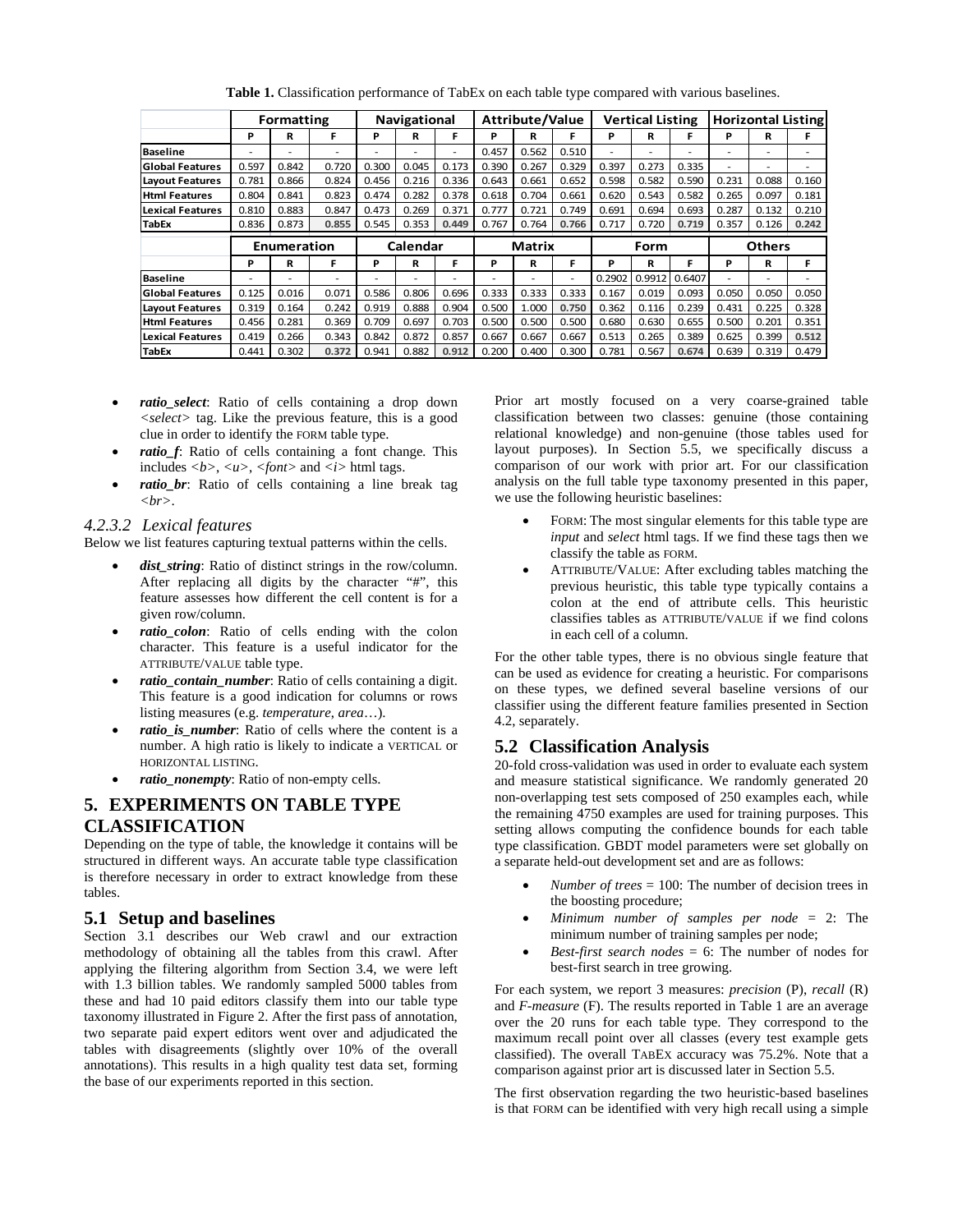| <b>Formatting</b>                        | Navigational                        | <b>Attribute/Value</b>   | <b>Vertical Listing</b> | <b>Horizontal Listing</b>    |             |
|------------------------------------------|-------------------------------------|--------------------------|-------------------------|------------------------------|-------------|
| C\$ RATIO COLSPAN                        | 100 C\$ RATIO ANCHOR                | 100 R2 RATIO COLON       | 100 R2 DIST STRING      | 100 MAX COLS                 | 100         |
| <b>C1 RATIO NONEMPTY</b>                 | 84.1 C2 RATIO ANCHOR                | 66.6 C1_LENGTH_VARIANCE  | 59.6 C1 RATIO NONEMPT   | 62.2 R1 DIST STRING          | 59.9        |
| C1 DIST TAGS                             | 82.3 C1 RATIO NONEMPTY              | 39.5 C1 RATIO NONEMPTY   | 41.6 MAX COLS           | 42.6 R2 RATIO CONTAIN NUMBER | 36.1        |
| C\$ AVG LENGTH                           | 59.9 C2 LENGTH VARIANCE             | 18.9 C2 DIST STRING      | 30.3 R2 RATIO COLON     | 29.0 R <sub>2</sub> RATIO_F  | 12.6        |
| <b>C\$ DIST STRING</b>                   | 46.6 MAX CELL LENGTH                | 16.9 C1 RATIO COLON      | 26.2 R\$ DIST STRING    | 27.8 R1 LENGTH VARIANCE      | 9.3         |
|                                          |                                     |                          |                         |                              |             |
|                                          |                                     |                          |                         |                              |             |
| <b>Enumeration</b>                       | <b>Calendar</b>                     | <b>Matrix</b>            | <b>Form</b>             | <b>Others</b>                |             |
| C2 RATIO ANCHOR                          | 100 MAX COLS                        | 100 MAX COLS             | 100 R2 RATIO INPUT      | 100 C2 RATIO IS NUMBER       |             |
|                                          | <b>58.1 C2 RATIO CONTAIN NUMBER</b> | 12.5 R2 RATIO TH         | 30.9 C1 RATIO INPUT     | 67.2 R1 RATIO IS NUMBER      | 100<br>61.7 |
| <b>C2 DIST STRING</b><br>C1 RATIO ANCHOR | 20.8 C2 RATIO IS NUMBER             | 12.0 R\$ RATIO IS NUMBER | 18.5 C2 RATIO INPUT     | 37.8 MAX COLS                | 43.3        |
| R\$ LENGTH VARIANCE                      | 19.1 C1 RATIO IS NUMBER             | 7.5 C1 RATIO TH          | 8.9 R2 RATIO ANCHOR     | 14.9 C1_LENGTH_VARIANCE      | 16.7        |

**Table 2.** Top-5 most important features per table type.

rule based on *<input>* and *<select>* tags. However, this heuristic lacks precision (only 29%).

From the results obtained using only the *Global Features*, the lack of modeling power is clearly exposed. Nevertheless, the CALENDAR type seems to benefit from such features with almost 70% F-measure. This observation follows the intuition that calendars should have a pretty standard number of columns and rows (representing the days of the week and the number of weeks in a month). Using only the *Layout Features* improves greatly over the simpler *Global Features* with the most dramatic improvement for the MATRIX type. However, because of the low representation of the MATRIX type in the full set, the improvements are not statistically significant.

The two baselines using only *Html Features* or *Lexical Features* show similar performance for most of the classes. As an exception, using *Html Features* improves dramatically the classification quality over the other feature sets for the class FORM. On the other hand, ATTRIBUTE/VALUE and VERTICAL LISTING types benefit the most from *Lexical Features*. This observation follows the intuition that those tables are supposed to contain knowledge offering in most of the case certain regularity in its content (e.g. columns of numbers or columns containing colon characters).

Finally, TABEX, our system using all the previously presented features performs the best overall in F-measure. Higher scores achieved using *Layout Features* only for MATRIX and the one for OTHERS using *Lexical Features* are not statistically significant because there are too few examples of each class (respectively 7 and 42). But all other results are statistically significant over the baseline, with 95% confidence estimated by 20-fold crossvalidation.

For four of the most preponderant table types in the corpus, Figure 6 illustrates the classifier precision variation over the classification threshold. We observed that classification quality for ATTRIBUTE/VALUE and FORM reached nearly 90% precision for a recall of 50%.

While classification of the ATTRIBUTE/VALUE type looks solid, the VERTICAL LISTING type falls behind by an average of almost 10% at the same recall point. There is in fact quite a lot of overlap between both table types in term of structure and content. This is generating some confusion for the classifier (shown in Table 3). Moreover, several tables in the training set are borderline cases and offer clues from several types at the same time. We will discuss this in more detail in Section 5.4.





#### **5.3 Feature Importance**

The features proposed in Section 4.2 were chosen based on our intuition and their perceived ability to help differentiating one table type against another. Using GBDT as our machine learning model for table type classification, we have the added benefit of being able to compute the feature importance based on the overall gain yield by this feature for a given class. Table 2 lists the top-5 most important features for each table type. The feature importance is the normalized sum of the gains, defined as the improvement in squared error, from every split point across all features as describe in [Friedman, 1999]. In this table, feature names from Section 4.2 are prefixed with the extraction point: *C* denotes column features, *R* denotes row features¸ 1 denotes the first column/row, 2 denotes the second column/row, and \$ denotes the last column/row.

Features based on lexical content matter a great deal for identifying relational tables. Among the top-5 most important features for ATTRIBUTE/VALUE and VERTICAL LISTING table types, four are from the *Lexical features* family. As predicted by our second baseline, the presence of a "colon" in an ATTRIBUTE/VALUE table is an extremely important feature. It is however surprising that the second row is the center of attention for this feature and not the first column. The reason might be that the presence of a cell ending with ":" in the second row is more indicative of a repetition of such a character in the following rows. Moreover, the ratio should be 0.5 in the case of an ideal ATTRIBUTE/VALUE formatting (the number of columns containing the attributes and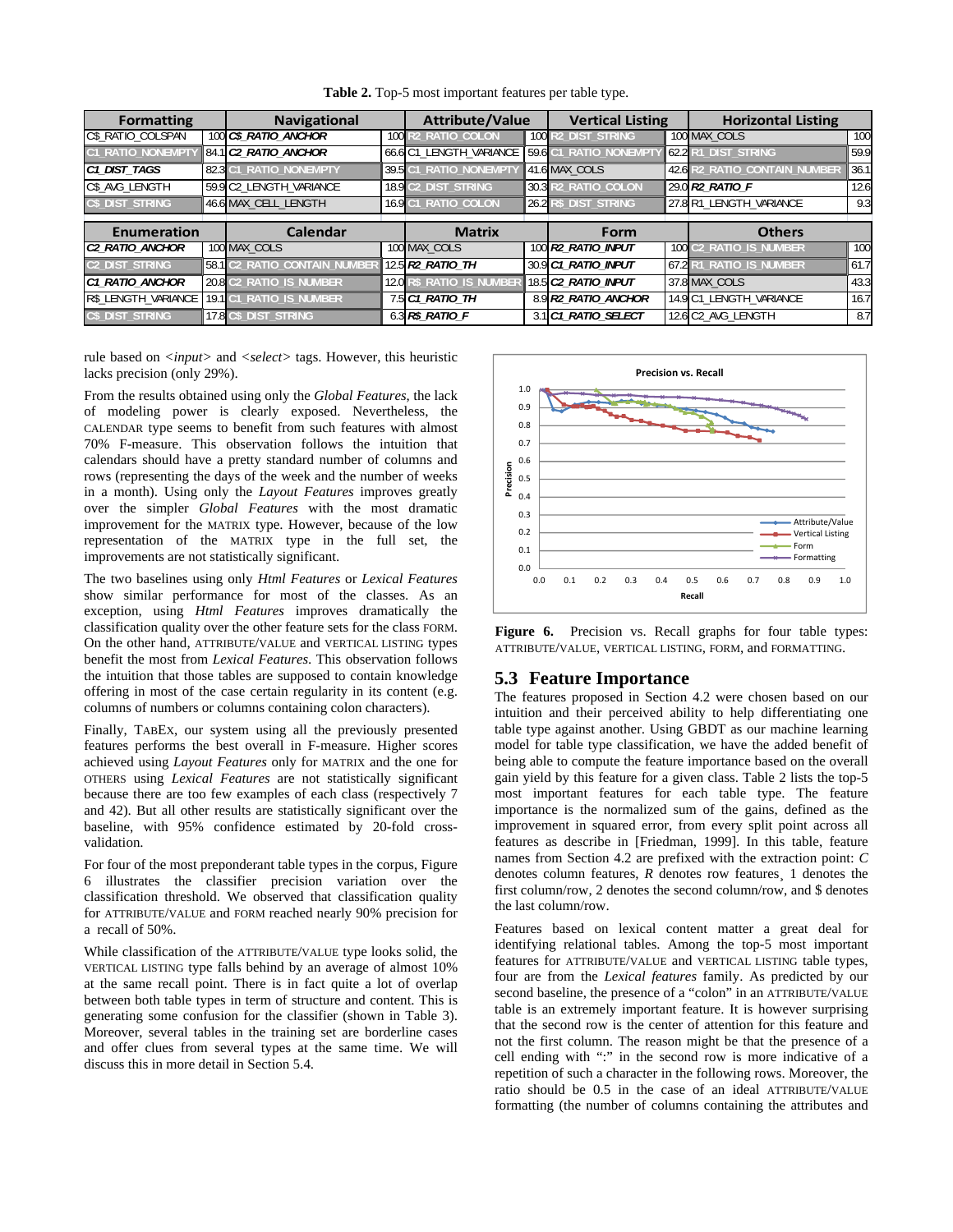**Table 3.** TABEX classification confusion matrix.

|           |                           | <b>System</b> |                 |                 |                  |                         |             |                |                |              |                 |                |
|-----------|---------------------------|---------------|-----------------|-----------------|------------------|-------------------------|-------------|----------------|----------------|--------------|-----------------|----------------|
|           |                           | Formatting    | Navigational    | Attribute/Value | Vertical Listing | Horizontal Listing      | Enumeration | Calendar       | Matrix         | Form         | Others          | Total          |
|           | <b>Formatting</b>         | 2235          | 55              | 101             | 67               | $\overline{\mathbf{3}}$ | 44          | $\Omega$       | 1              | 23           | 3               | 2532           |
|           | Navigational              | 183           | 135             | 5               | 13               | $\overline{2}$          | 41          | 1              | 0              | 1            | $\overline{2}$  | 383            |
|           | Attribute/Value           | 85            | 5               | 622             | 84               | 7                       | 4           | $\overline{0}$ | $\mathbf{1}$   | $\mathbf{1}$ | 2               | 811            |
|           | <b>Vertical Listing</b>   | 79            | 10 <sup>1</sup> | 69              | 535              | 14                      | 20          | $\overline{2}$ | 3              | $\mathbf{1}$ | 10 <sup>1</sup> | 743            |
|           | <b>Horizontal Listing</b> | 14            | $\overline{2}$  | 14              | 17               | 8                       | $\Omega$    | 1              | $\mathbf{1}$   | $\Omega$     | 1               | 58             |
|           | Enumeration               | 70            | 50              | 9               | 26               | $\overline{2}$          | 75          | $\overline{0}$ | 0              | $\mathbf{1}$ | $\mathbf 0$     | 233            |
| Reference | Calendar                  | $\mathbf{1}$  | $\mathbf 0$     | 0               | 7                | 0                       | 0           | 69             | $\overline{1}$ | $\Omega$     | 0               | 78             |
|           | <b>Matrix</b>             | $\Omega$      | $\mathbf 0$     | 1               | 3                | 0                       | $\Omega$    | 1              | $\overline{2}$ | $\Omega$     | $\Omega$        | $\overline{7}$ |
|           | Form                      | 38            | 2               | 4               | 1                | $\mathbf 0$             | $\Omega$    | $\overline{0}$ | 0              | 67           | $\mathbf{1}$    | 113            |
|           | <b>Others</b>             | 13            | 0               | 4               | 13               | $\mathbf 0$             | $\Omega$    | $\Omega$       | 0              | $\Omega$     | 12              | 42             |
|           | Total                     | 2718          | 259             | 829             | 766              | 36                      | 184         | 74             | 9              | 94           | 31              | 5000           |

1

the values should be identical). Also as predicted, when casting the baseline classifier for FORM type tables, the presence of *<input>* and *<select>* tags is a highly reliable clue in order to identify the FORM table type.

The high precision classification of CALENDAR seems to rely mainly on *MAX\_COLS* which shows a large gap with the next important feature. CALENDARs tend to have a fixed number of columns, one for each day of the week, which is a precise signature. Finally, NAVIGATIONAL type classification intuitively uses anchor tag features as the main component for its model (since navigational tables are used to hyperlink to other documents).

#### **5.4 Error Analysis**

There is a great deal of overlap between the table types defined in Figure 2. The *<table>* container primary use is to structure visually some elements which could be knowledge or/and design/layout features. For this reason, classification between certain types of tables might be harder than others. In order to assess how hard it is to distinguish between some types of tables, we report in Table 3 the confusion matrix based on the gold standard truth given by our editors and the TABEX system classification for all of the classes.

For the VERTICAL/LISTING class we see a fair amount  $(\sim 11\%)$  of misclassification to ATTRIBUTE/VALUE and vice-versa (~8%). It underlines the similarities between the 2 table types. Moreover, 24% of HORIZONTAL LISTINGS have been wrongly assigned the ATTRIBUTE/VALUE class, which emphasizes the fact that the latter is a specific case of the former (i.e., ATTRIBUTE/VALUE tables are defined as horizontal listings with only one column of values). Since FORMATTING is a default case for any table that does not fall in the other categories (other classes are specifically for relational knowledge), there are a fair amount of examples from other classes falling into this category (12% across classes). The most errors come from the NAVIGATIONAL table type, where 48% are misclassified. Once again, it shows how difficult it is to distinguish *<table>* formatting to structure navigational elements from generic layout formatting. However, those errors are not critical since we are targeting knowledge extraction from relational tables (both FORMATTING and NAVIGATIONAL don't contain any semantic triples).

#### **5.5 Comparison Against Prior Art**

Several methods have been proposed in the past for table classification, but most consider it as a binary problem (over coarse-grained classes such as genuine (i.e., relational tables) vs. non-genuine (i.e., formatting tables)), making a direct comparison with our work difficult.

Penn et al. [12] presented a rule-based system for finding genuine tables. This system is described in Section 3.4 and is referred to in this section as "Penn et al."

Table 4 compares the performance of our system on the simpler binary classification task (genuine vs. non-genuine tables). We used the test set sampled from our 8.2 billion tables described in Section 3.1. Note that the main fine-grained classification experiments reported in Table 2 were conducted on a smaller 1.3 billion table sample after applying the filter described in Section 3.4 (which is a reimplementation of Penn et al. [12]). In this section, we want to compare directly against [12]. Since Web tables are highly skewed towards non-genuine tables (see Figure 3), we implemented a simple baseline, *Baseline NG*, where the class non-genuine is always predicted.

Penn et al. has good precision and recall on the non-genuine class, however it fails at identifying genuine classes. The system is a very good initial filter (as used in our approach) for trimming out many non-genuine tables. A more specialized system is needed however for teasing out the genuine tables from the remaining tables.

The reported accuracy results show small gains as we add our features to the Penn et al. system. This is misleading since our system focuses only on teasing out genuine tables from those tables not caught by the Penn et al. filter. It is therefore better to analyze the results on the Genuine class, where we see large gains with TabEx.

Another commonly cited binary classification engine is the machine learned model proposed by Wang and Hu  $[13]$ <sup>5</sup>. Direct comparison against their results is not possible because of the way in which they extracted their test set of candidate tables. A set of 2851 pages were harvested from Google directory and News

 $<sup>5</sup>$  Cafarella et al. [2] is also often cited, however they use the exact</sup> same model as Wang and Hu [13].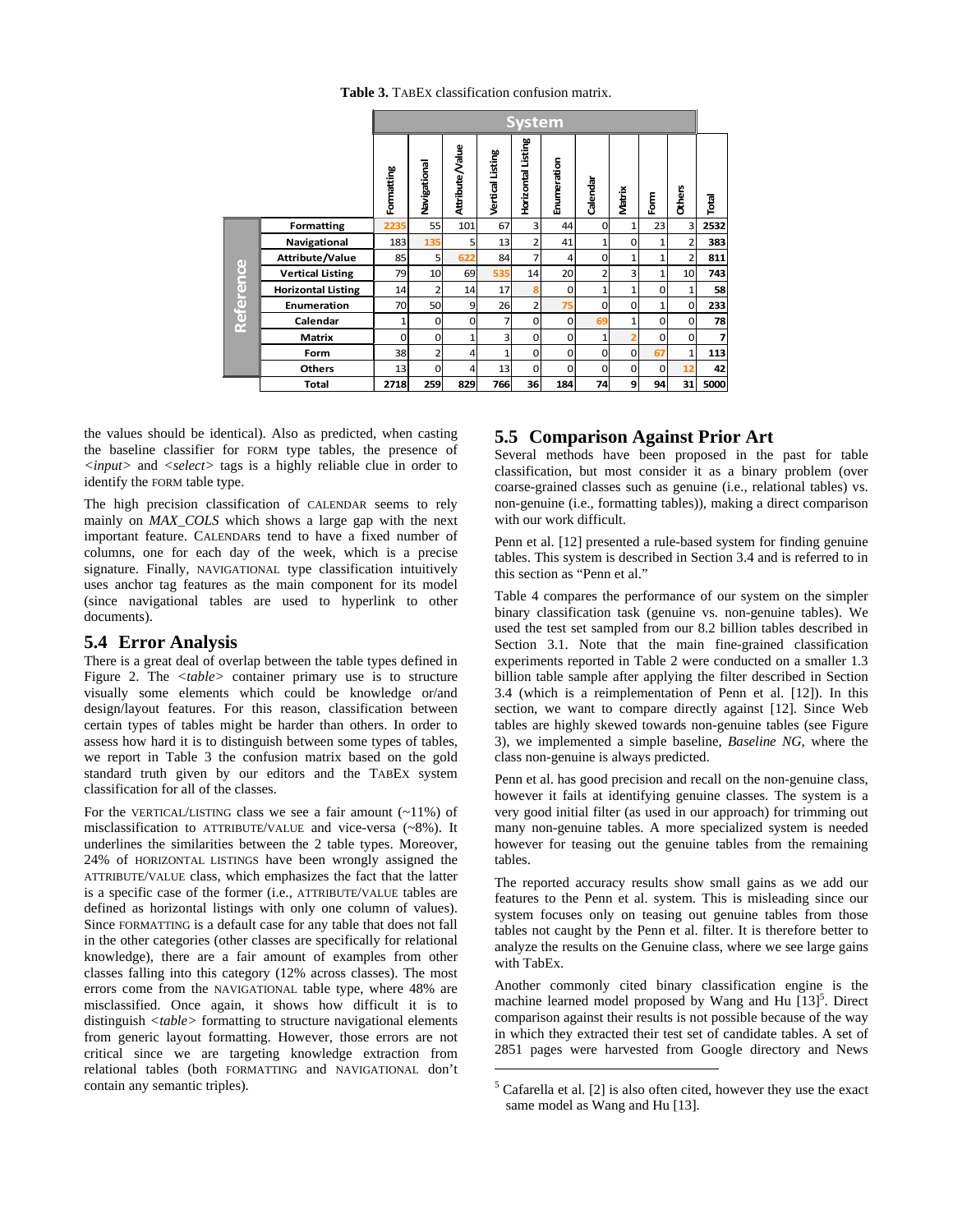|                         |       | Genuine |       |       | Non-genuine |       | Accuracy |
|-------------------------|-------|---------|-------|-------|-------------|-------|----------|
|                         | P     | R       | F     | P     | R           | F     |          |
| <b>Baseline NG</b>      |       |         |       | 0.873 | 1.000       | 0.932 | 0.762    |
| Penn et al. [10]        | 0.440 | 0.542   | 0.486 | 0.931 | 0.882       | 0.906 | 0.869    |
| <b>Global Features</b>  | 0.340 | 0.236   | 0.279 | 0.884 | 0.864       | 0.874 | 0.815    |
| <b>Layout Features</b>  | 0.570 | 0.533   | 0.551 | 0.907 | 0.869       | 0.887 | 0.864    |
| <b>Html Features</b>    | 0.595 | 0.567   | 0.581 | 0.909 | 0.868       | 0.888 | 0.870    |
| <b>Lexical Features</b> | 0.677 | 0.618   | 0.647 | 0.910 | 0.872       | 0.891 | 0.881    |
| <b>TabEx</b>            | 0.704 | 0.662   | 0.683 | 0.914 | 0.872       | 0.893 | 0.888    |

1

**Table 4.** Comparative analysis on the simpler binary classification task of genuine vs. non-genuine tables.

using predefined keywords known to have a higher chance to recall *genuine* tables (e.g. *table*, *stocks*, *bonds*…), thus skewing the data set. In our case, we extracted a random sample of tables from a large 1.2 billion page web crawl. As evidence of incomparability, Wang and Hu [13] report *Precision*, *Recall*, *Fmeasure* scores of 0.482, 0.757, and 0.619, respectively on the Genuine class for the Penn et al. system, whereas on our dataset we report 0.440, 0.542, and 0.486, respectively.

We can, however, compare our features to those identified by Wang and Hu [13]. They identified three feature families: *Layout* features, *Content* features, and *Word group* features. The latter showed no gains in their results so we did not replicate them in our work. The new features that we added in TabEx include: *ratio\_colspan*, *ratio\_rowspan*, *dist\_tags*, *ratio\_th*, *ratio\_f*, *ratio\_br*, *dist\_string*, and *ratio\_colon* (see Section 4.2 for feature descriptions). We used the features *ratio\_input* and *ratio\_select* instead of the tag *<form>* used by Wang and Hu since we found that many tables that contain form elements have the *<form*> tag outside of the *<table>* container. Also, we split their *digit* feature into *ratio\_contain\_number* and *ratio\_is\_number*.

Because of our fine-grained taxonomy, many of these new features were the most discriminative for various classes in our taxonomy, as evidenced in Table 3. For example, *ratio\_colon* and *dist string* were important for discriminating the ATTRIBUTE/VALUE tables, and *ratio\_th* and *ratio\_f* are important for discriminating the MATRIX tables.

Also different in our approach is the extraction mechanism that we used for our features, resulting in larger feature vectors without a loss in feature density. For each table, we extracted our features for the first, second, and last columns and rows, as opposed to the table as a whole. Inspection of Table 3 reveals the importance of teasing out this structure.

## **6. CASE STUDY: EXTRACTION FROM ATTRIBUTE/VALUE TABLES**

Section 3.2.1 outlines the challenges in extracting semantic triples from relational tables in our table type taxonomy. Extraction of these triples is outside of the scope of this paper, however, in this section, we propose a solution to a key challenge in extracting semantic triples from the most common relational table type, ATTRIBUTE/VALUE.

Tables of type ATTRIBUTE/VALUE have been mostly discarded in the prior art as non-relational tables [2], however there is a great deal of information that can be extracted from them. While their structure easily allows extracting the *predicates* (relations/attributes) and the *objects* (values) of semantic triples, they present a great challenge for extracting the *subject*. One of the major issues for extracting triples  $\langle p, s, \rho \rangle$  is to identify the first argument of the relation, namely, the subject. We call this task *protagonist detection*. It is very common for protagonists to be absent from the ATTRIBUTE/VALUE table itself because they appear in context of the protagonist and there is no ambiguity to a user what/who the protagonist is. For example, consider a Web page describing the specifications of a particular digital camera. Since the whole page is *about* that digital camera, the name of the camera may never appear in the specification table (it may just occur as the title of the page or in an anchor text referring to this page).

The task of building semantic triples from attributes and values extracted from these tables falls back on the identification of the protagonist, which is typically unique for a given table. There are mainly three different places where the protagonist could be found:

- **Within the table**: In some cases it is present in the table with a generic attribute (e.g. *name, model…*)
- **Within the document**: It appears in the document body or the html *<title>*.
- **Outside of the document**: Anchor texts pointing to the page often contain the protagonist.

While table cells and anchor texts offer well defined boundaries for identifying protagonist candidates, the document body proposes fewer clues. There is however a series of html fields that could help in defining entity boundaries such as the headers and the font tags.

#### **6.1 Experiments on Protagonist Detection**

We have carried some preliminary experiments in trying to identify the protagonist of ATTRIBUTE/VALUE tables using a corpus of 200 manually annotated tables<sup>6</sup>. For each table, an editor identified the valid set<sup>7</sup> of protagonists among the content of the document or the anchor text pointing to it. None of the cases presented to the editors lacked a protagonist, highlighting that most often ATTRIBUTE/VALUE tables do indeed contain relational knowledge.

In order to identify all possible candidates, even if it is present in a paragraph of the document, we took an N-gram based approach. All possible 1 to 12-grams were extracted from the document and

<sup>&</sup>lt;sup>6</sup> It is important to note that extracting semantic triples, and hence protagonist detection, is outside of the scope of this paper. This section proposes initial steps towards this goal, which we leave as future work.

 $7$  There might be more than one valid protagonist for a given table because of lexical variations(e.g., *Smith, Reid C.* and *Reid C. Smith*)